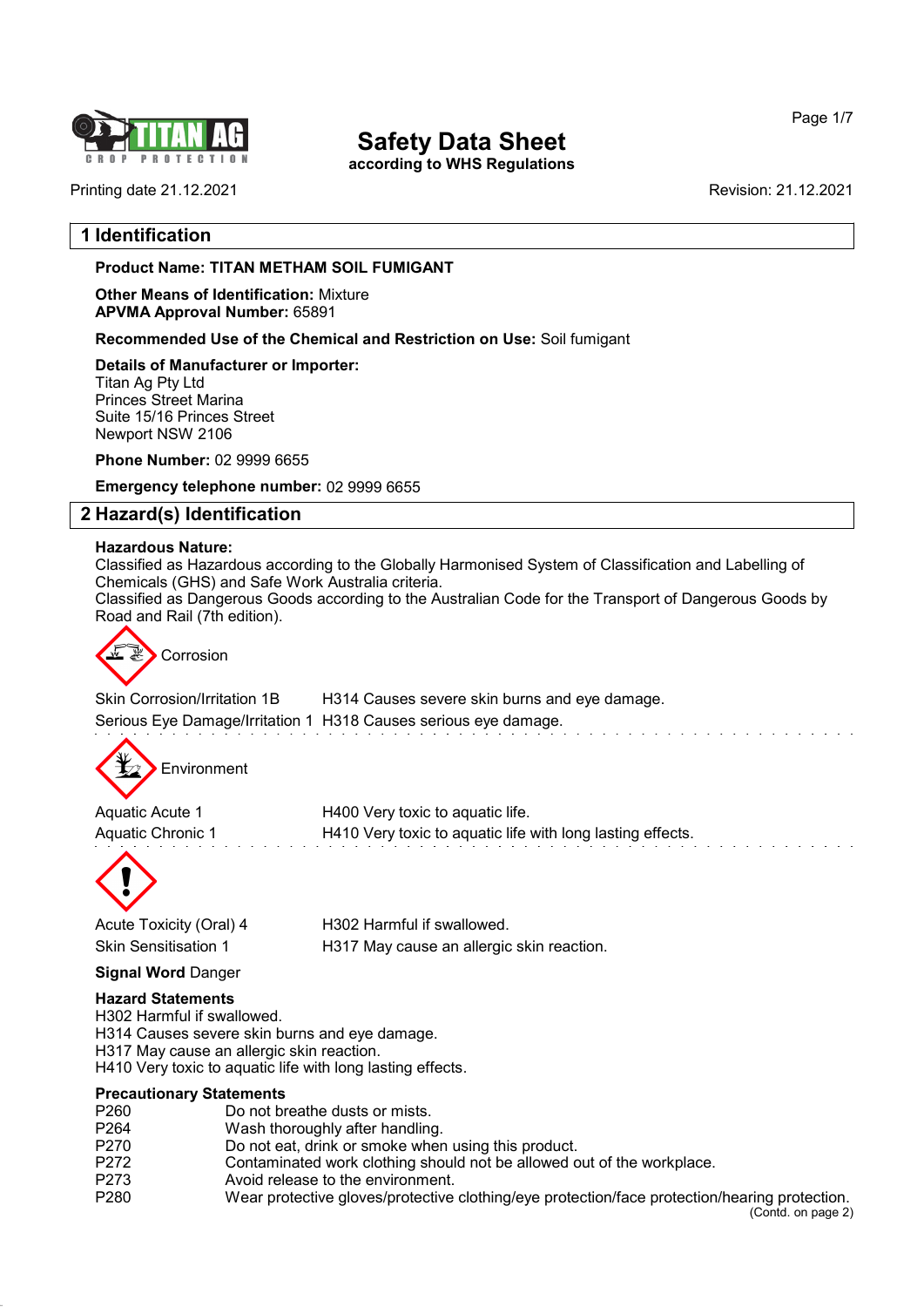Page 2/7

# Safety Data Sheet

# according to WHS Regulations

Printing date 21.12.2021 Revision: 21.12.2021

### Product Name: TITAN METHAM SOIL FUMIGANT

(Contd. of page 1)

30-40%

|                                                                       | P301+P312 IF SWALLOWED: Call a POISON CENTER/GOCTOF IT VOU TEEL UNIVELY.                                   |  |  |  |
|-----------------------------------------------------------------------|------------------------------------------------------------------------------------------------------------|--|--|--|
|                                                                       | P301+P330+P331 IF SWALLOWED: Rinse mouth. Do NOT induce vomiting.                                          |  |  |  |
|                                                                       | P303+P361+P353 IF ON SKIN (or hair): Take off immediately all contaminated clothing. Rinse skin with water |  |  |  |
|                                                                       | for shower1.                                                                                               |  |  |  |
| P304+P340                                                             | IF INHALED: Remove person to fresh air and keep comfortable for breathing.                                 |  |  |  |
|                                                                       | P305+P351+P338 IF IN EYES: Rinse cautiously with water for several minutes. Remove contact lenses, if      |  |  |  |
|                                                                       | present and easy to do. Continue rinsing.                                                                  |  |  |  |
| P310                                                                  | Immediately call a POISON CENTER/doctor.                                                                   |  |  |  |
| P321                                                                  | Specific treatment (see on this label).                                                                    |  |  |  |
| P362+P364                                                             | Take off contaminated clothing and wash it before reuse.                                                   |  |  |  |
| P333+P313                                                             | If skin irritation or rash occurs: Get medical advice/attention.                                           |  |  |  |
| P363                                                                  | Wash contaminated clothing before reuse.                                                                   |  |  |  |
| P391                                                                  | Collect spillage.                                                                                          |  |  |  |
| P405                                                                  | Store locked up.                                                                                           |  |  |  |
| P <sub>501</sub>                                                      | Dispose of contents/container in accordance with local/regional/national regulations.                      |  |  |  |
| Additional Information ALIH021 Contact with poids liberates toxic gas |                                                                                                            |  |  |  |

#### Additional Information AUH031 Contact with acids liberates toxic gas.

 $P_{2}$ 

# 3 Composition and Information on Ingredients

#### Chemical Characterization: Mixtures

Description: Mixture of substances listed below with nonhazardous additions.

#### Hazardous Components:

CAS: 137-42-8 Metham present as sodium salt (metham-sodium)

 $\hat{\diamond}$  Skin Corrosion/Irritation 1B, H314;  $\hat{\diamond}$  Aquatic Acute 1, H400; Aquatic Chronic 1, H410;  $\langle \cdot \rangle$  Acute Toxicity (Oral) 4, H302; Skin Sensitisation 1, H317

# 4 First Aid Measures

#### Inhalation:

If inhaled, remove to fresh air. If not breathing, give artificial respiration. If breathing is difficult, give oxygen. Seek medical attention if breathing problems develop.

#### Skin Contact:

In case of skin contact, immediately remove contaminated clothing and wash affected areas with water and soap. Seek medical attention.

#### Eye Contact:

In case of eye contact, hold eyelids open and rinse with water for at least 15 minutes. Seek immediate medical attention.

#### Ingestion:

54.0

If swallowed, do not induce vomiting. Immediately rinse mouth with water. Give a glass of water. Never give anything by mouth to an unconscious person. Seek immediate medical attention.

#### Information for Doctor:

In severe cases, symptoms of pulmonary oedema can be delayed up to 48 hours after exposure.

#### Symptoms Caused by Exposure:

Inhalation: May cause respiratory irritation, headache, increased mucous secretion and burns to nasal membranes which may lead to pulmonary oedema.

Skin Contact: Causes severe skin burns. May cause an allergic skin reaction, skin rash or inflammation. Eye Contact: Causes serious eye damage.

Ingestion: Harmful if swallowed. May cause burns and ulceration to the gastrointestinal tract.

(Contd. on page 3)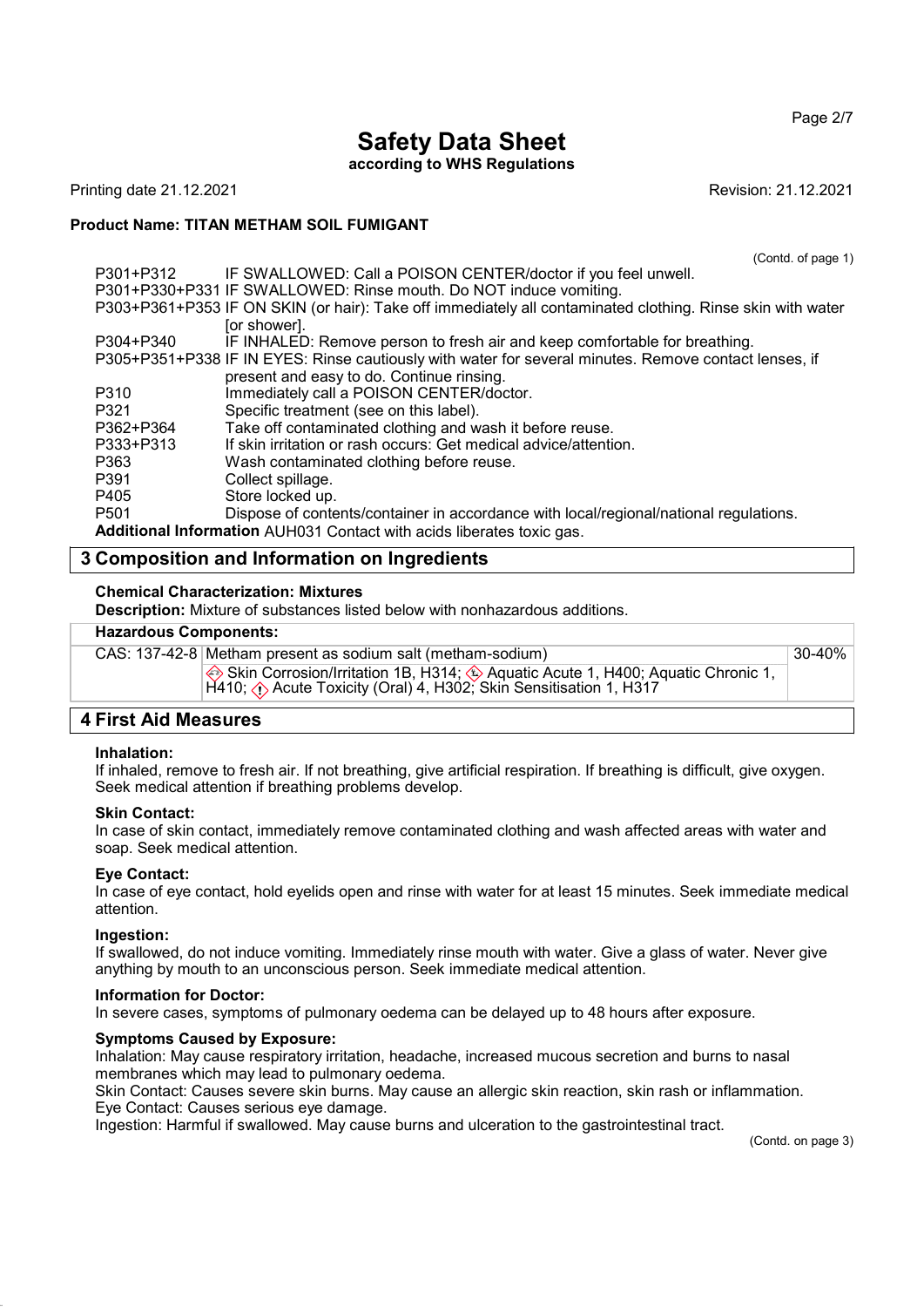#### Page 3/7

# Safety Data Sheet

according to WHS Regulations

Printing date 21.12.2021 Revision: 21.12.2021

# Product Name: TITAN METHAM SOIL FUMIGANT

(Contd. of page 2)

# 5 Fire Fighting Measures

#### Suitable Extinguishing Media:

Use fire extinguishing methods suitable to surrounding conditions. Water fog or foam are the preferred media for large fires.

#### Specific Hazards Arising from the Chemical:

Hazardous combustion products include oxides of carbon, sulphur and nitrogen, other nitrogen compounds, other sulphur compounds, sodium compounds, hydrogen cyanide, water and smoke. Contact with acids liberates toxic gas. Contact with metals may form flammable hydrogen gas.

Product is not flammable.

Containers close to fire should be removed only if safe to do so. Use water spray to cool fire exposed containers.

Prevent run-off from fire fighting entering drains or water courses.

HAZCHEM Code: 2X

#### Special Protective Equipment and Precautions for Fire Fighters:

When fighting a major fire wear self-contained breathing apparatus and protective equipment.

# 6 Accidental Release Measures

#### Personal Precautions, Protective Equipment and Emergency Procedures:

Wear appropriate respiratory protection and protective clothing. Evacuate all non-essential personnel from affected area. Do not breathe vapours. Ensure adequate ventilation.

#### Environmental Precautions:

In the event of a major spill, prevent spillage from entering drains or water courses.

#### Methods and Materials for Containment and Cleaning Up:

Stop leak if safe to do so and absorb spill with sand, earth, vermiculite or some other absorbent material. Collect the spilled material and place into a suitable container for disposal.

# 7 Handling and Storage

#### Precautions for Safe Handling:

Use of safe work practices are recommended to avoid eye or skin contact and inhalation of vapours. Food, beverages and tobacco products should not be stored or consumed where this material is in use. Always wash hands before smoking, eating, drinking or using the toilet. Wash contaminated clothing and other protective equipment before storage or re-use. Provide eyewash fountains and safety showers in close proximity to points of potential exposure.

#### Conditions for Safe Storage:

Store in a cool, dry and well ventilated area out of direct sunlight. Keep in original container, tightly closed when not in use. Keep away from acids, oxidising agents, zinc, tin, aluminium and their alloys and salts of heavy metals.

# 8 Exposure Controls and Personal Protection

#### Exposure Standards:

The product does not contain any relevant quantities of materials with critical values that have to be monitored at the workplace.

Engineering Controls: Ensure adequate ventilation of the working area.

#### Respiratory Protection:

54.0

Use an approved vapour respirator under conditions where exposure to the substance is apparent (e.g. generation of high concentrations of mist or vapour, inadequate ventilation, development of respiratory tract irritation) and engineering controls are not feasible. See Australian Standards AS/NZS 1715 and 1716 for more information.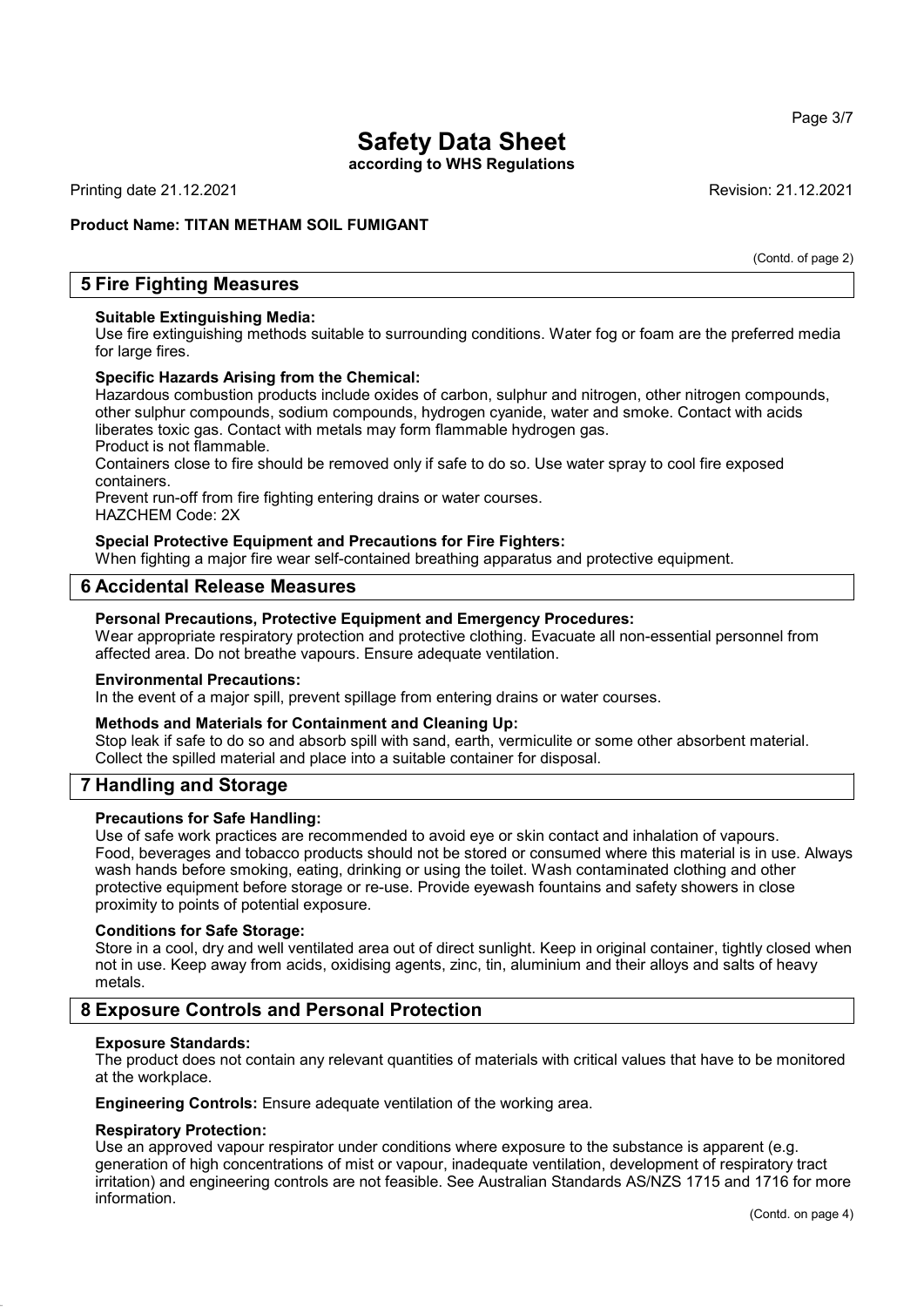according to WHS Regulations

Printing date 21.12.2021 Revision: 21.12.2021

#### Product Name: TITAN METHAM SOIL FUMIGANT

(Contd. of page 3)

Page 4/7

#### Skin Protection:

PVC gloves. See Australian/New Zealand Standard AS/NZS 2161 for more information.

When selecting gloves for use against certain chemicals, the degradation resistance, permeation rate and permeation breakthrough time should be considered.

Occupational protective clothing (depending on conditions in which it has to be used, in particular as regards the period for which it is worn, which shall be determined on the basis of the seriousness of the risk, the frequency of exposure to the risk, the characteristics of the workstation of each worker and the performance of the protective clothing). See Australian/New Zealand Standard AS/NZS 4501 for more information.

#### Eye and Face Protection:

Eye and face protectors for protection against splashing materials or liquids. See Australian/New Zealand Standard AS/NZS 1337 for more information.

# 9 Physical and Chemical Properties

Appearance: Form: Liquid **Colour:** Colour: Amber to yellow-green Odour: Pungent **Odour Threshold:** No information available pH-Value:  $N$ o information available Melting point/freezing point: <-5 °C Initial Boiling Point/Boiling Range: ~100 °C (at 100 kPa) **Flash Point:** Not applicable Flammability: Product is not flammable<br>
Auto-ignition Temperature: Not applicable Auto-ignition Temperature:<br>
Decomposition Temperature: No information available Decomposition Temperature: Explosion Limits: Lower:<br>
Upper:<br>
Upper:<br>
Not applicable Not applicable Vapour Pressure at 20 °C: 2.37 kPa (water vapour pressure) Relative Density: 1.209 Vapour Density:  $>1$ **Evaporation Rate:** As for water Solubility in Water at 20 °C: 720 g/L Partition Coefficient (n-octanol/water): No information available

# 10 Stability and Reactivity

Possibility of Hazardous Reactions: Hazardous polymerisation will not occur.

Chemical Stability: Stable at ambient temperature and under normal conditions of storage and use.

Conditions to Avoid: Direct sunlight.

#### Incompatible Materials:

54.0

Acids, oxidising agents, zinc, tin, aluminium and their alloys and salts of heavy metals.

#### Hazardous Decomposition Products:

Oxides of carbon, sulphur and nitrogen, other nitrogen compounds, other sulphur compounds, sodium compounds, hydrogen cyanide, water and smoke.

(Contd. on page 5)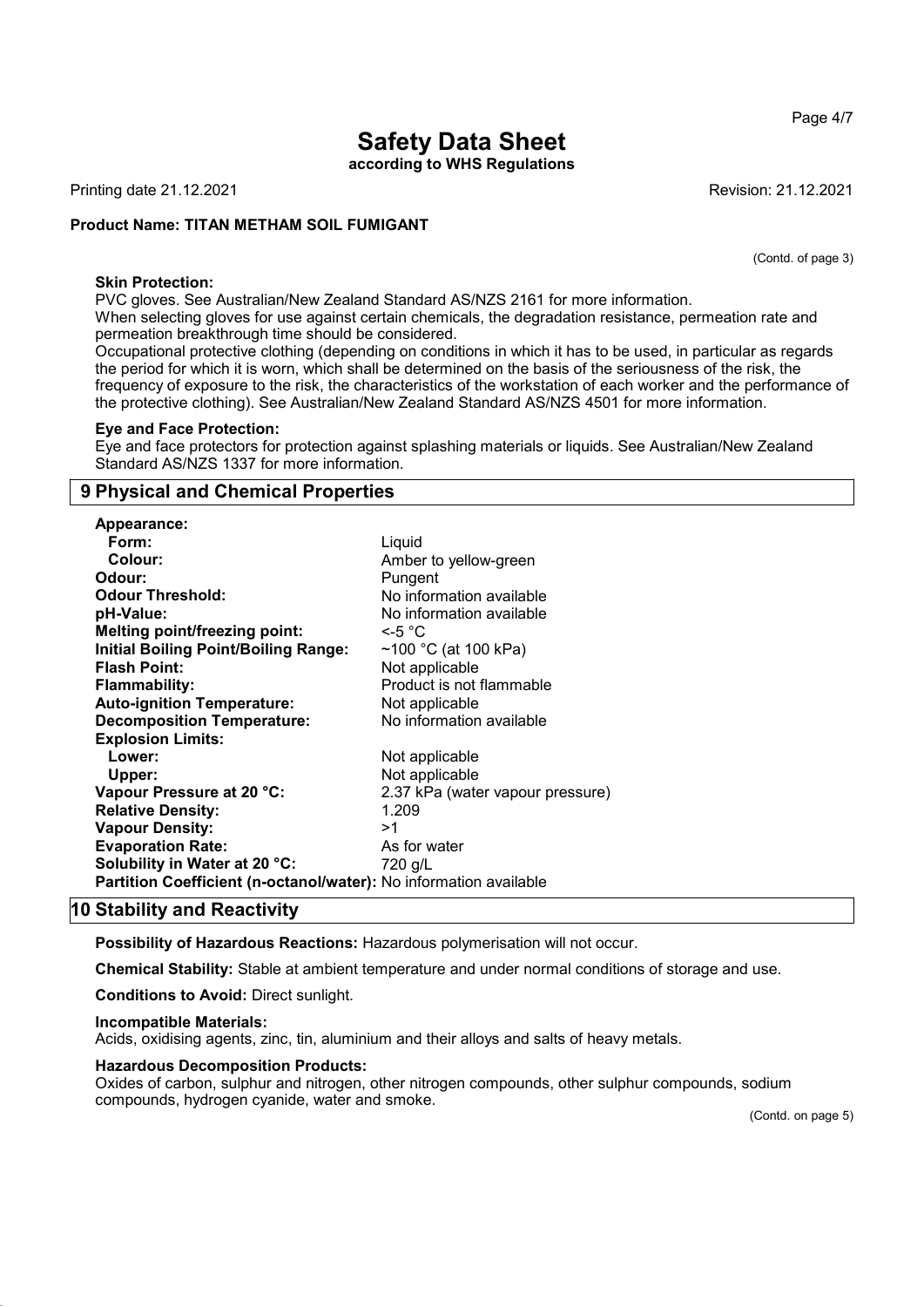according to WHS Regulations

Printing date 21.12.2021 Revision: 21.12.2021

# Product Name: TITAN METHAM SOIL FUMIGANT

(Contd. of page 4)

# 11 Toxicological Information

#### Toxicity:

#### Acute Health Effects

Inhalation:

May cause respiratory irritation, headache, increased mucous secretion and burns to nasal membranes which may lead to pulmonary oedema.

Skin: Causes severe skin burns. May cause an allergic skin reaction, skin rash or inflammation. Eye: Causes serious eye damage.

Ingestion: Harmful if swallowed. May cause burns and ulceration to the gastro intestinal tract.

Skin Corrosion / Irritation: Causes severe skin burns.

Serious Eye Damage / Irritation: Causes serious eve damage.

Respiratory or Skin Sensitisation: May cause an allergic skin reaction.

Germ Cell Mutagenicity: Based on classification principles, the classification criteria are not met.

Carcinogenicity: This product does NOT contain any IARC listed chemicals.

Reproductive Toxicity: Based on classification principles, the classification criteria are not met.

Specific Target Organ Toxicity (STOT) - Single Exposure:

Based on classification principles, the classification criteria are not met.

#### Specific Target Organ Toxicity (STOT) - Repeated Exposure:

Based on classification principles, the classification criteria are not met.

Aspiration Hazard: Based on classification principles, the classification criteria are not met.

#### Chronic Health Effects:

Prolonged eye contact or delayed treatment may cause permanent blindness and facial scarring. May cause somnolence, cardiac and respiratory disorders. Repeated exposure may cause allergic reactions.

Existing Conditions Aggravated by Exposure: No data available.

Additional toxicological information: No information available

# 12 Ecological Information

#### Ecotoxicity:

54.0

Metam-sodium: LC50 (5-day dietary) >5000 mg/kg japanese quail) Metam-sodium is non toxic to bees.

#### Aquatic toxicity:

Very toxic to aquatic life with long lasting effects.

CAS: 137-42-8 Metham present as sodium salt (metham-sodium)

EC10/48 h 1-10 mg/l (daphnia) 0.56 mg/l (selenastrum capricornutum)

LC50/96 h  $|0.1-100$  mg/l (fish)

Persistence and Degradability: Metam-sodium is biodegradable.

Bioaccumulative Potential: Metam-sodium is not expceted to accumulate in soil or water.

Mobility in Soil: No data available on finished product.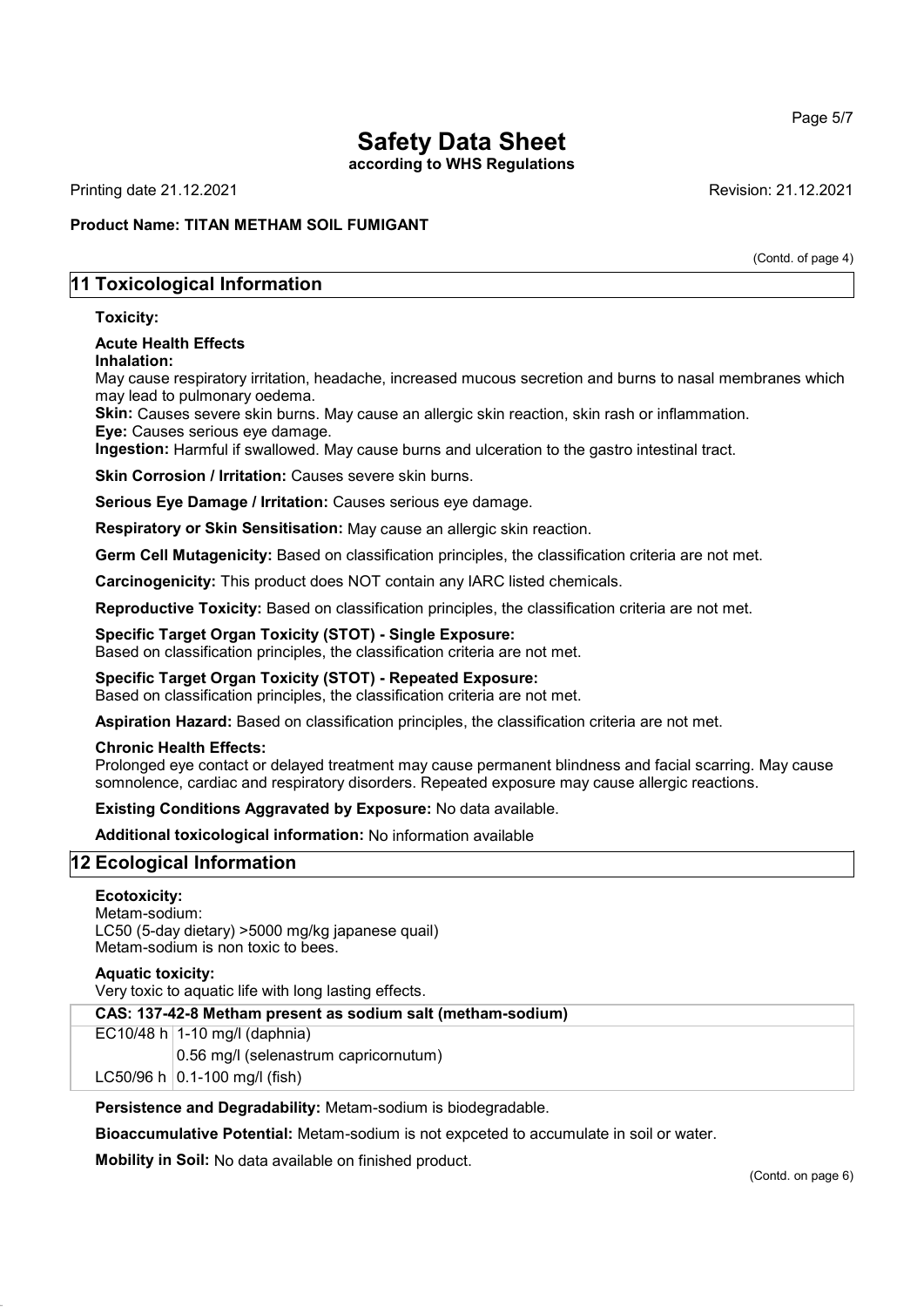according to WHS Regulations

Printing date 21.12.2021 Revision: 21.12.2021

# Product Name: TITAN METHAM SOIL FUMIGANT

(Contd. of page 5)

Other adverse effects: No further relevant information available.

### 13 Disposal Considerations

Disposal Methods and Containers: Dispose according to applicable local and state government regulations.

#### Special Precautions for Landfill or Incineration:

Please consult your state Land Waste Management Authority for more information.

|                           | <b>14 Transport Information</b>                                             |                                                                                                                             |  |  |
|---------------------------|-----------------------------------------------------------------------------|-----------------------------------------------------------------------------------------------------------------------------|--|--|
|                           | <b>UN Number</b><br>ADG, IMDG, IATA                                         | <b>UN3267</b>                                                                                                               |  |  |
|                           | <b>Proper Shipping Name</b><br><b>ADG</b>                                   | CORROSIVE LIQUID, BASIC, ORGANIC, N.O.S.                                                                                    |  |  |
|                           | <b>IMDG</b>                                                                 | (metham-sodium), ENVIRONMENTALLY HAZARDOUS<br>CORROSIVE LIQUID, BASIC, ORGANIC, N.O.S.<br>(metham-sodium), MARINE POLLUTANT |  |  |
|                           | <b>IATA</b>                                                                 | CORROSIVE LIQUID, BASIC, ORGANIC, N.O.S.<br>(metham-sodium)                                                                 |  |  |
|                           | <b>Dangerous Goods Class</b><br><b>ADG Class:</b>                           | 8                                                                                                                           |  |  |
|                           | <b>Packing Group:</b><br>ADG, IMDG, IATA                                    | $\mathbf{II}$                                                                                                               |  |  |
|                           | Marine pollutant:                                                           | <b>Yes</b><br>Symbol (fish and tree)                                                                                        |  |  |
|                           | <b>EMS Number:</b>                                                          | $F-A, S-B$                                                                                                                  |  |  |
|                           | <b>Hazchem Code:</b>                                                        | 2X                                                                                                                          |  |  |
|                           | <b>Special Provisions:</b>                                                  | 274                                                                                                                         |  |  |
|                           | <b>Limited Quantities:</b>                                                  | 1L                                                                                                                          |  |  |
|                           | Packagings & IBCs - Packing Instruction:                                    | P001, IBC02                                                                                                                 |  |  |
|                           | Packagings & IBCs - Special Packing Provisions: None                        |                                                                                                                             |  |  |
|                           | <b>Portable Tanks &amp; Bulk Containers - Instructions: T11</b>             |                                                                                                                             |  |  |
|                           | <b>Portable Tanks &amp; Bulk Containers - Special</b><br><b>Provisions:</b> | TP2, TP27                                                                                                                   |  |  |
| 15 Regulatory Information |                                                                             |                                                                                                                             |  |  |
|                           | <b>Australian Inventory of Industrial Chemicals:</b>                        |                                                                                                                             |  |  |

# All ingredients are listed. Standard for the Uniform Scheduling of Medicines and Poisons (SUSMP) - Poison Schedule:

Poisons Schedule: 6

54.0

### Australian Pesticides and Veterinary Medicines Authority:

This product is registered with the Australian Pesticides and Veterinary Medicines Authority. APVMA number 65891.

(Contd. on page 7)

Page 6/7